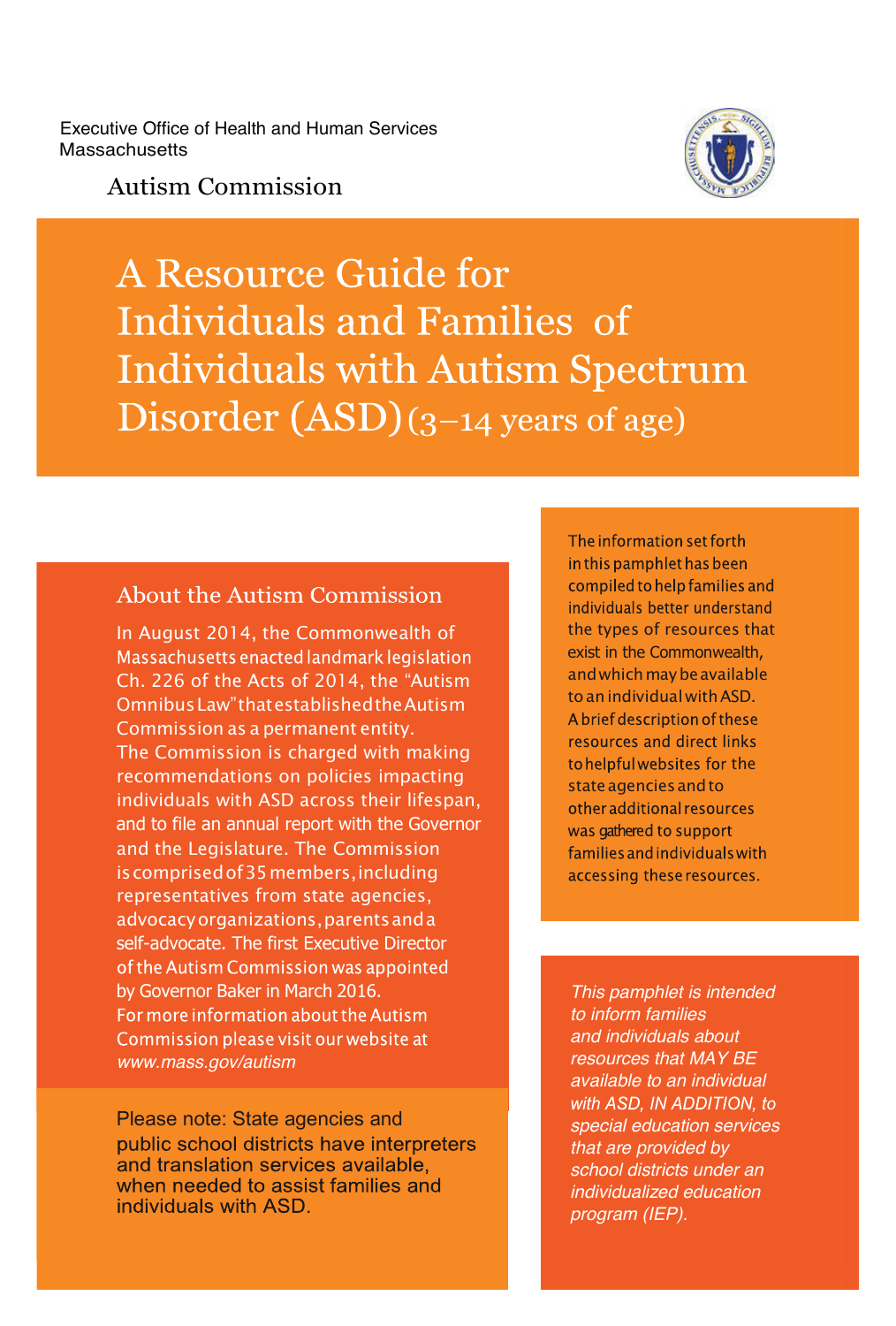# State Agencies

### **Department of Developmental Services (DDS)**

The Department of Developmental Services (DDS) provides funding for family support programs and services across the state designed to provide information, assistance, and an array of supportive services to families with children and adults with disabilities who are living at home. *http://www.mass.gov/eohhs/gov/departments/dds/*

# **The Children's Autism Medicaid Waiver**

The children's autism Medicaid waiver is a program that provides intensive in-home and other services to children with autism. Families must apply for these services. Eligible children must be:

1) Medicaid eligible; 2) ages 0–8; and 3) at risk of institutionalization now or at some point in the future. The program is administered by the Massachusetts Department of Developmental Services (DDS). At certain dates, DDS opens the application process for the program. There are a limited number of program slots. For more information on the Children's Autism Medicaid Waiver:

- You can link to information on the DDS Autism Services Waiver at *://www.mass.gov/eohhs/provider/licensing/programs/autism-waiver/*
- Mass. Advocates for Children, Autism Center,
- *• http://massadvocates.org/autism/*
- Masslegalhelp.org, Children's Autism Medical Waiver,
- *• http://www.masslegalhelp.org/school/childrens-autism-medicaid-waiveralert*

#### **Department of Elementary and Secondary Education & Department of Developmental Services (DESE/DDS) Program**

The DESE/DDS program helps provide in-home and community based therapeutic supports and services to students ages 6–17. Eligible participants must show a need for services that prevent a restrictive, out of home residential placement. This program also helps support families with a child who attended a residential school and has returned to the home. *://www.mass.gov/dds-dese-*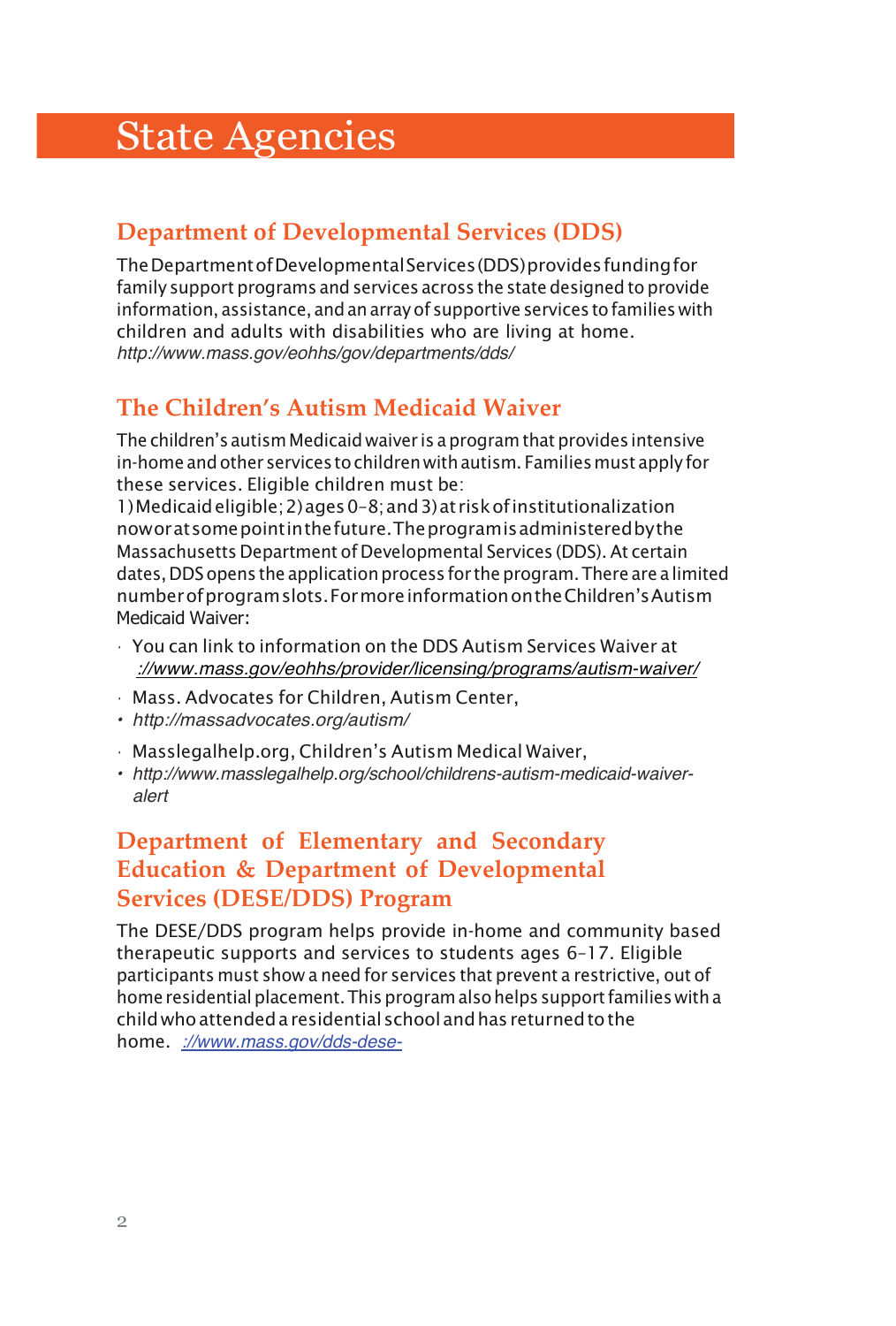# **State Agencies**

### **Department of Developmental Services (DDS) Family Support Centers**

Family Support Centers across the state provide a local presence and act as a hub for offering a wide range of general family support services and activities to families of children and adults who are eligible for DDS services. *http://www.mass.gov/eohhs/docs/dmr/reports/family-support/family-supportdirectory.pdf*

#### **Department of Developmental Services (DDS) Seven Autism Support Centers**

The Mission of the Autism support centers, which are funded by DDS, is to provide support for children, and adults with ASD, and their families throughout Massachusetts. The Autism support centers offer trainings, workshops, and activities to help connect families and empower them to enable their children and adults with ASD to be full and integrated members of their communities. The link and the list below will guide you to the support center closest to your community.

*http://www.mass.gov/eohhs/consumer/disability-services/services-by-type/ intellectual-disability/support/autism-spectrum/developmental-servicesautism-waiver-services.html*

#### **Autism Support Centers**

Advocates, Inc./Autism Alliance of Metrowest (508) 652-9900 *www.autismalliance.org*

Autism Resource Center: Central MA (508) 835-4278 *www.autismresourcecentral.org*

Northeast ARC (978) 777-9135 x2301 or 2302 *www.ne-arcautismsupportcenter.org*

TILL: Autism Support Center (781) 302-4600 *www.tillinc.org/autism\_training.html\* Autism Connections: Western MA (413) 529-2428 *https://pathlightgroup.org/programsand-services/autism-connections*

The Family Autism Center: Norfolk Co. & Surrounding Areas (781) 762-4001 x310 *www.arcsouthnorfolk.org/family-autismcenter.html*

Community Autism Resources: Southeastern, MA 508-379-0371 *www.community-autism-resources.com*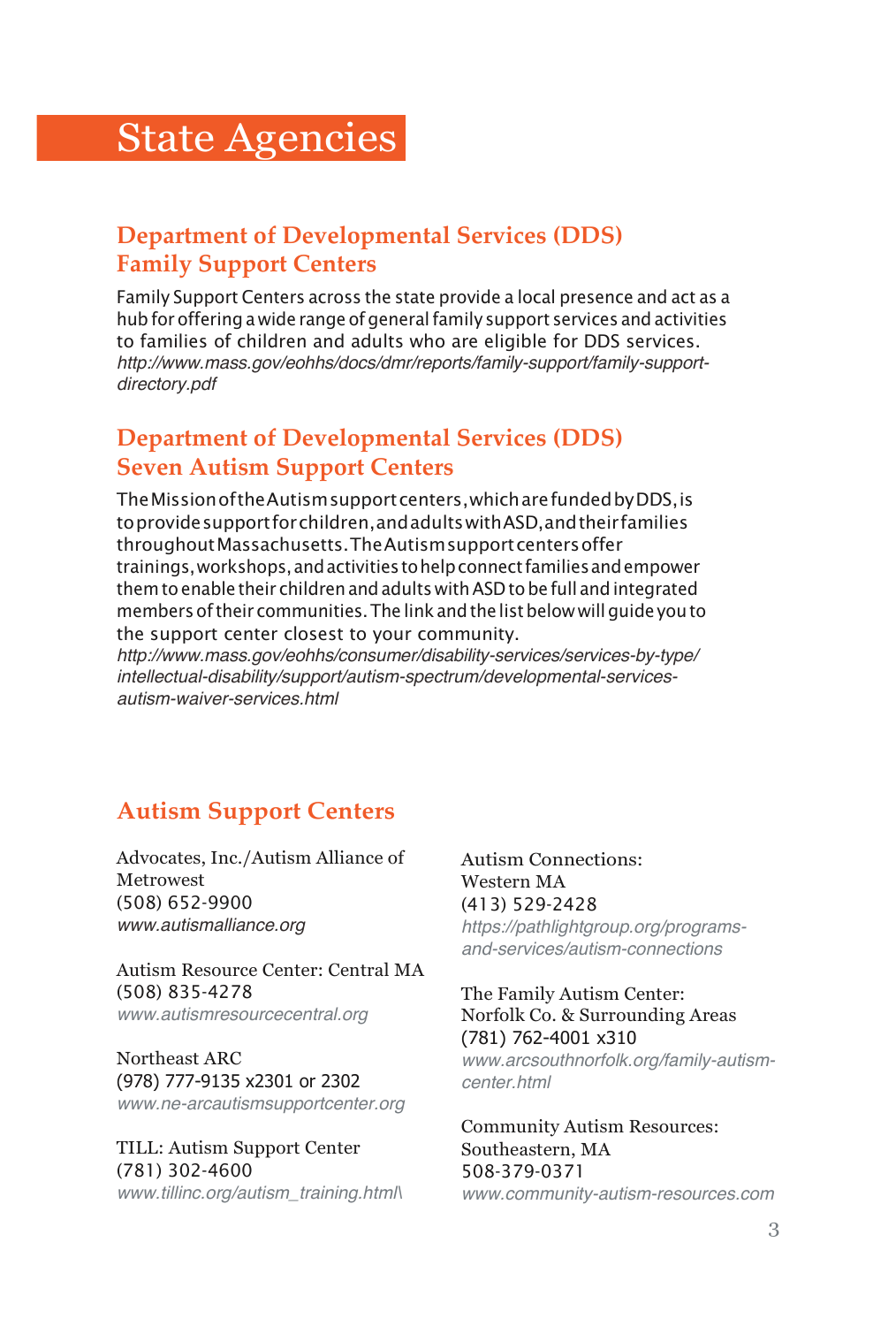# Health Insurance

#### **The Massachusetts Autism Insurance Law (ARICA)**

ARICA requires some health insurance companies in Massachusetts to provide coverage for the diagnosis and treatment of Autism Spectrum Disorder. Not all private insurance plans are required to cover autism treatment. Ask your insurance company what coverage exists in your policy for autism treatment, including coverage for ABA services and AAC devices.

*http://www.mass.gov/eohhs/docs/eohhs/autism/arica-factsheet.pdf*

#### **The Autism Insurance Resource Center, part of the Eunice Kennedy Shriver Center at UMass Medical School**

The Autism Insurance Resource Center provides free information, assistance, trainings, webinars, and other resources on issues related to medical insurance for autism treatment.

*://massairc.org/*

#### **MassHealth Services: MassHealth or Mass CommonHealth**

MassHealth (as a primary insurance) or Mass CommonHealth (as a supplemental insurance) provides comprehensive health insurance - or help in paying for private health insurance—to more than one million Massachusetts children, families, seniors, and people with disabilities. *http://www.mass.gov/eohhs/gov/departments/masshealth/* or

*http:// www.mass.gov/eohhs/consumer/insurance/masshealth-coveragetypes/ masshealth-commonhealth.html*

MassHealth Customer Service: 1-800-841-2900

If your child has been diagnosed with ASD, they may be eligible for Applied Behavior Analysis Services (ABA), alternative and augmentative communication (AAC) devices, personal care attendant (PCA) services, or the children's behavioral health initiative (CBHI) through MassHealth.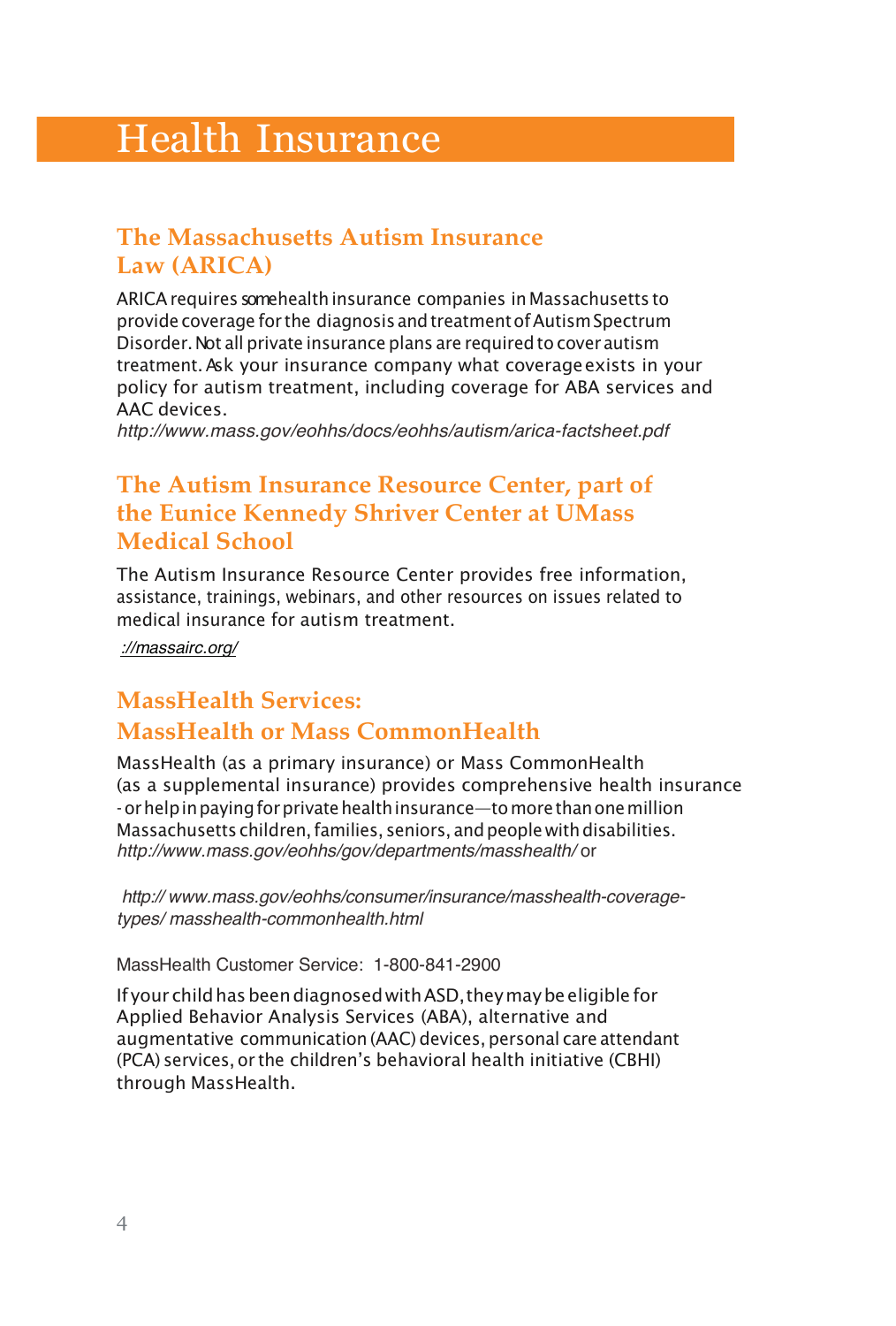# Health Insurance

# **Applied Behavior Analysis (ABA)**

Children under the age of 21 who have been diagnosed with autism and are covered by MassHealth Standard, CommonHealth and Family Assistance are entitled to medically necessary ABA services. Coverage is also available to members who have MassHealth as secondary insurance. *://massairc.org/masshealth-autism-insurance-faqs/informationabout-masshealth-aba-coverage-frequently-asked-questions/*

*(note: these services would be in addition to the services provided in your child*'*s school)*

# **Augmentative and Alternative Communication (ACC) Devices**

In addition to insurance coverage for ABA services, coverage indudes Augmentative and Alternative Communication (AAC) devices. MassHealth expanded coverage for electronic tablets for individuals with ASD for communication.

*http://www.mass.gov/eohhs/docs/masshealth/guidelines/mng-aac.pdf*

# **Personal Care Attendant (PCA) from MassHealth**

The PCA Program helps people with permanent or chronic disabilities keep their independence, stay in the community, and manage their own personal care by providing funds to hire personal care attendants (PCAs). The PCA consumer (the person receiving PCA services) is the employer of the PCA, and is fully responsible for recruiting, hiring, scheduling, training, and, if necessary, firing PCAs.

*http://www.mass.gov/eohhs/consumer/insurance/masshealth-member-info/ pca/*

# **Children's Behavioral Health Initiative (CBHI)**

CBHI ensures that children with MassHealth, 21 years or younger, who have significant behavioral, emotional and mental health needs and their families get the services they need for success in home, school, community, and throughout life. *www.mass.gov/masshealth/cbhi*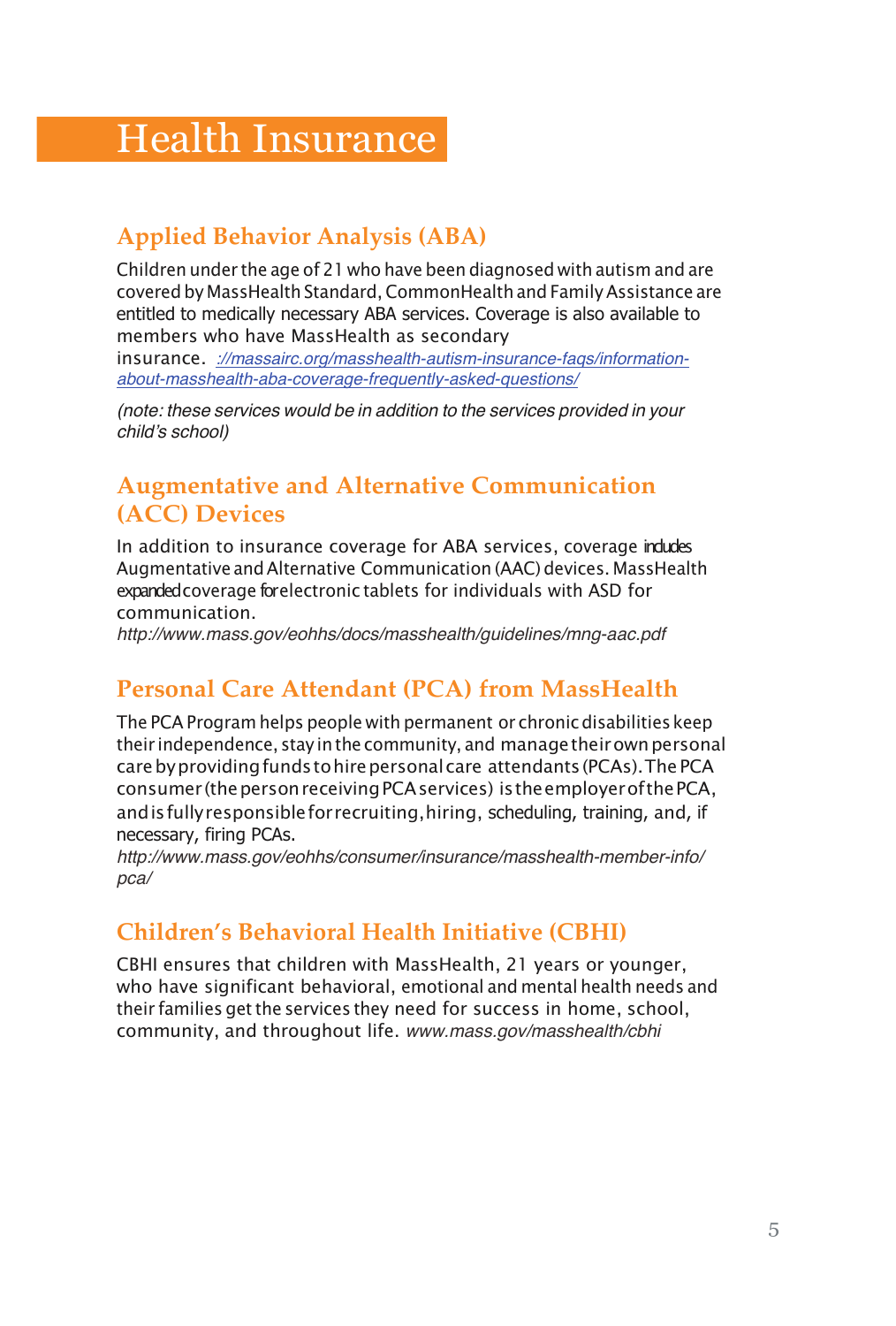# **Department of Elementary** and Secondary Education

The Department of Elementary and Secondary Education (ESE) is committed to preparing all students for success in the world that awaits them after high school.

#### **Technical Assistance Advisory**

Represents "best practice" guidance from the Department of Elementary and Secondary Education to address a change to the special education law enacted in the spring of 2006 that affects special education programming for students with disabilities on the autism spectrum. The purpose of this advisory is to assist school districts and other interested parties in understanding these new requirements and in implementing best practices for meeting the needs of these students. *http://www.doe.mass.edu/sped/advisories/07\_1ta.html*

# **Special Education Planning and Policy Office**

Individualized special educational services are designed for students with disabilities who - because of their disabilities - need specially designed instruction or related services in order to make progress in the general curriculum and access the life of the school. The Special Education Planning and Policy Office has many resources available for families. ://www.doe.mass.edu/sped/

These resources include Technical Assistance Advisories and Guidance. Some of these resources provide information specific to individuals diagnosed with ASD. *http://www.doe.mass.edu/sped/advisories/default.html*

#### **Public School Monitoring (PSM)**

PSM implements the Department's compliance monitoring and provides technical assistance to school personnel and the public regarding the implementation of laws and regulations. *http://www.doe.mass.edu/pqa/ 781-338-3000*

# **Problem Resolution System (PRS)**

PRS receives and resolves complaints from the public on special education issues. *http://www.doe.mass.edu/pqa/prs/781-338-3700*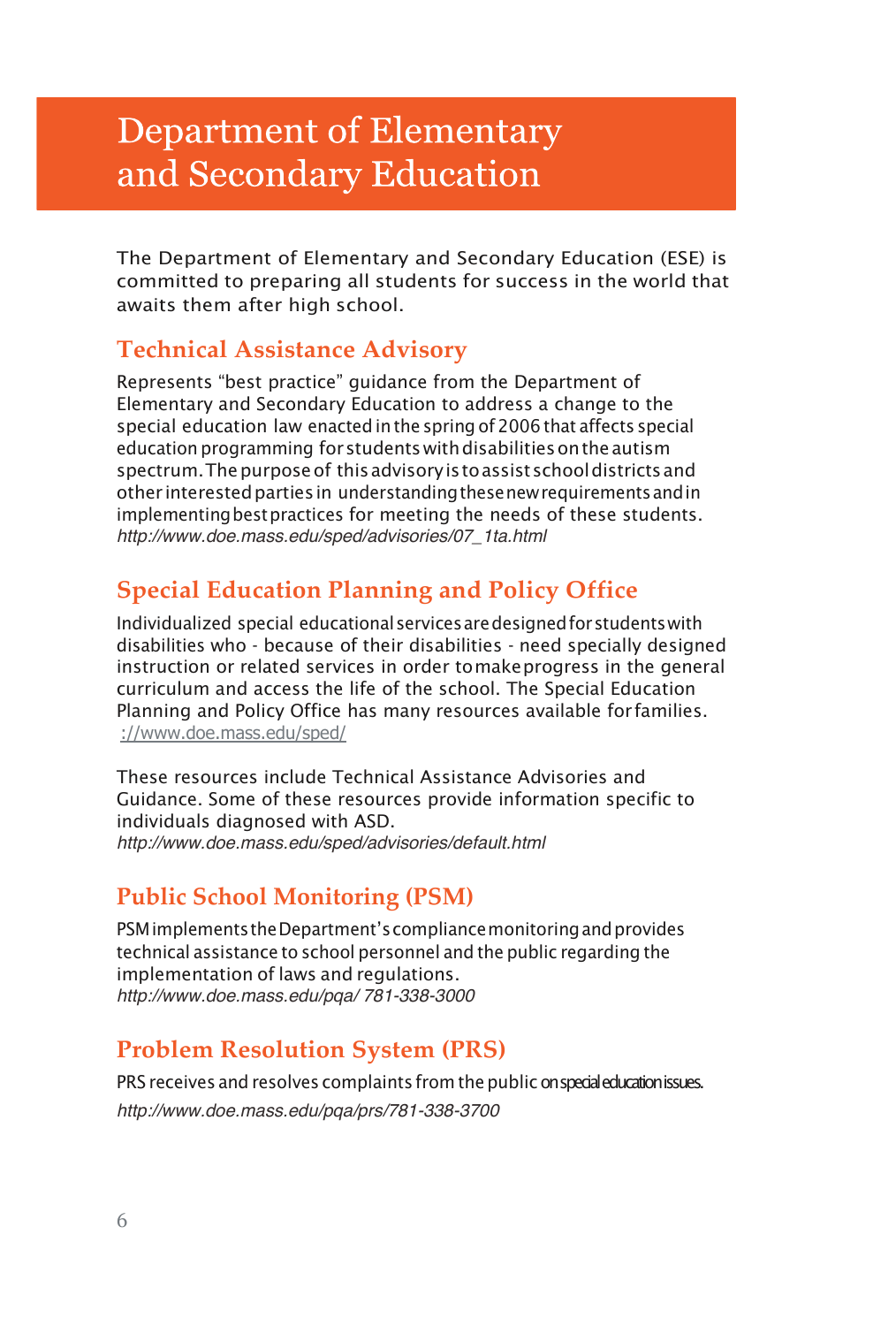# **Department of Elementary** and Secondary Education (cont.)

# **A Parent's Guide to Special Education**

Written by the Federation for Children with Special Needs in collaboration with the Massachusetts Department of Elementary and Secondary Education, the Guide is a resource for parents, and the organizations that serve them. The Guide contains the most current and accurate information available regarding the special education in Massachusetts. *http://fcsn.org/parents-guide*

### **Bullying Prevention and Intervention Resources**

This document assists schools and IEP Teams to prevent bullying of students with disabilities. *http://www.doe.mass.edu/bullying/considerations-bully.html*

# Additional Resources

#### **Asperger/Autism Network (AANE)**

AANE works with individuals, families, and professionals to help people with Asperger Syndrome or similar autism spectrum profiles build meaningful, connected lives by providing information, education, community, support, and advocacy—all in an atmosphere of validation and respect. *http://www.aane.org/*

# **Autism Speaks**

Autism Speaks provides an online tool kit that is designed to help assist families of children between the ages of 5 and 13 recently diagnosed with autism during the critical period following an autism diagnosis. *https://www.autismspeaks.org/family-services/tool-kits*

# **Family Ties of Massachusetts**

Family Ties is a directory of resources for families of children and youth with special needs. *https://www.massfamilyties.org/*